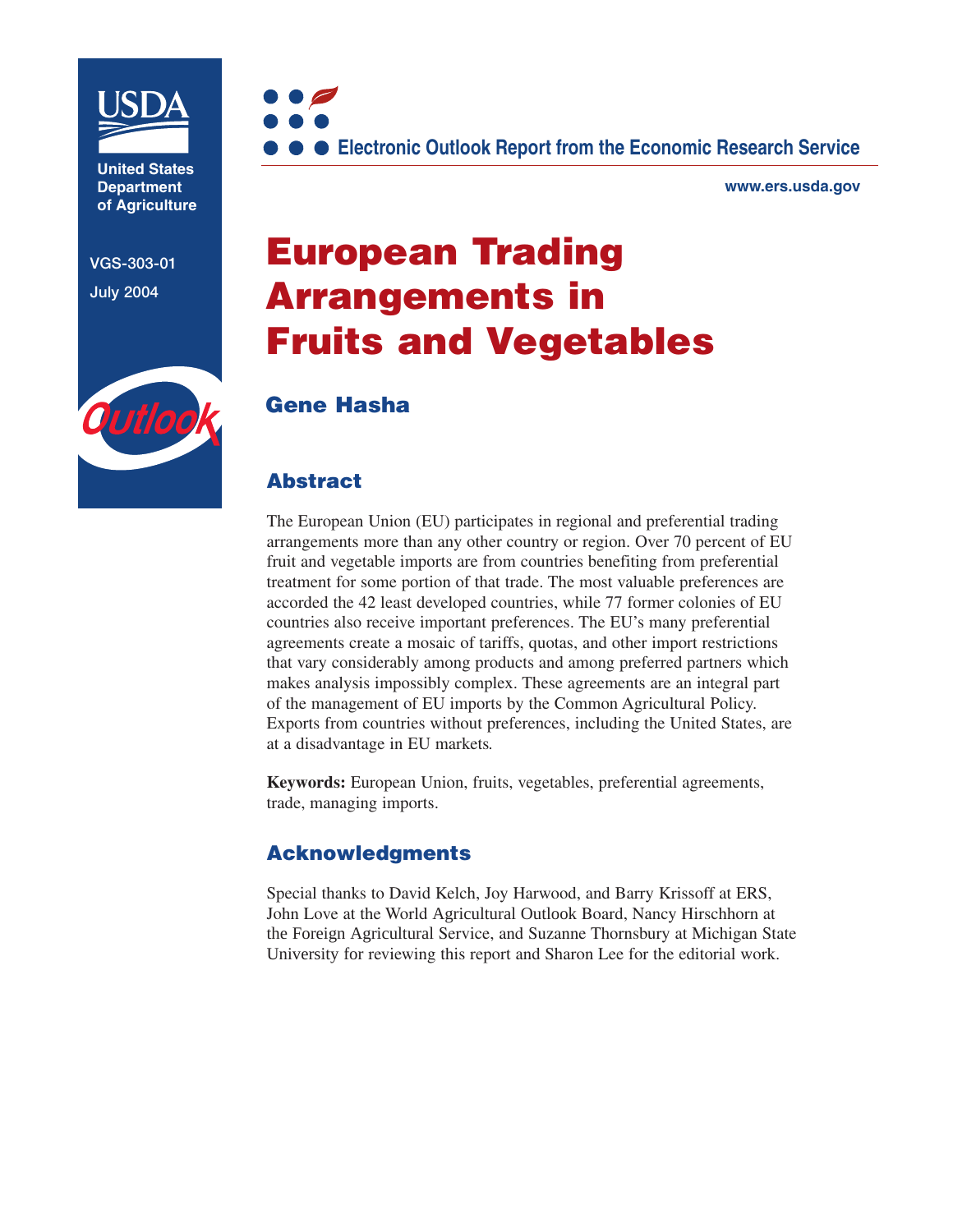# **Introduction**

The European Union (EU) is the world's largest importer of fruits and vegetables. The EU has been a principal participant in global multilateral trade negotiations, but it also has participated in regional trade agreements and other nonglobal preferential trading arrangements more than other countries. Only the United States and nine other countries—China, Taiwan, Japan, South Korea, Singapore, Hong Kong, Australia, New Zealand, and Canada—face exclusively most-favored-nation (MFN) treatment for access to EU markets, which puts them at a disadvantage to the EU's trading partners with preferential agreements.

MFN treatment is the foremost principle of the General Agreement on Tariffs and Trade (GATT). It requires members to accord to all other members the lowest tariffs and best trading conditions provided to any country. Implicitly, the MFN principle requires that all trading arrangements be global, with imports from all members treated equally. However, the GATT also provides for two exceptions to the MFN principle. The first provides for free trade agreements (FTA) that establish bilateral free trade without any barriers on substantially all the trade among the FTA members (Burfisher et al., 1998.) FTAs of the EU generally provide for free trade in nonagricultural goods, but many sensitive EU agricultural products are excluded altogether, or EU agricultural imports are limited by tariff-rate quotas or minimum import price requirements.

Since the 1970s, a second exemption from MFN obligations has been provided for a Generalized System of Preferences (GSP), allowing developed countries to provide trade preferences for developing countries, including special measures for the least developed countries. GSP preferences differ from FTAs because they are nonreciprocal and nonbinding. The EU receives no advantages for its exports to GSP countries. The GSP also does not involve free trade for many products but rather provides selective tariff reductions. The United States also operates a GSP for imports from developing countries.

All nonglobal trading arrangements must conform to GATT requirements for FTAs or those for the GSP, or three-fourths of the members of the World Trade Organization must consent to a special waiver. Preferential trading arrangements provide lower tariffs and other more favorable terms for imports of some agricultural products from preferred trading partners. There are numerous EU trading arrangements, including bilateral FTAs with individual countries and broader agreements encompassing numerous trading partners. The EU's many preferential agreements create a mosaic of tariffs, quotas, and other import restrictions that vary considerably among agricultural products and among preferred partners. All EU preferential agreements disadvantage U.S. exports because U.S. exports face higher tariffs and more restrictive requirements than preferred EU partners. FTAs also provide advantages to EU exports in the markets of the EU's preferred partners.

EU preferential trading agreements are an integral part of the management of fruit and vegetable imports by the Common Agricultural Policy (CAP). For fruits and vegetables produced in significant quantities within the EU,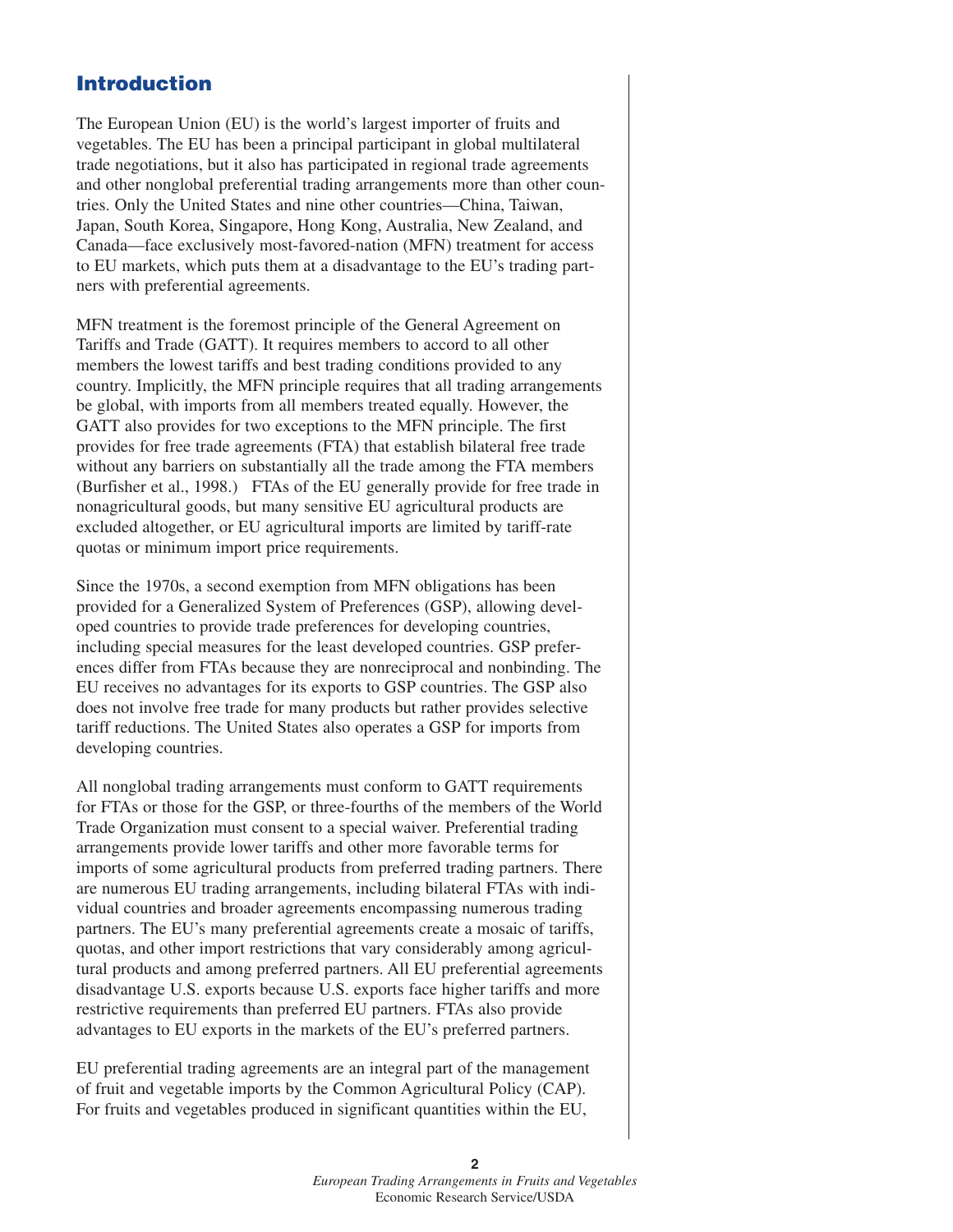the CAP maintains relatively high prices by controlling the quantity and pricing of imports. For many products, the CAP establishes minimum import price requirements or restricts imports through quotas associated with the various preferential trading arrangements. Relatively low tariffs often are applied within quotas or for imports observing minimum import price requirements. Applied tariffs, quota amounts, and minimum import price requirements are varied seasonally to provide the most protection for EU producers during their peak production seasons. Ultimately, the capacity to maintain EU internal prices relies upon the imposition of very high MFN tariffs if quotas are exceeded or if minimum import price requirements are not met (Burfisher et al., 1998).

The combination of minimum import price requirements and the management of EU imports by quotas arranged in preferential trading agreements have led to a system in which trade generally is managed by state agencies in the exporting countries to assure that EU minimum import price requirements are met. These agencies also may secure leverage in negotiations with the EU for quota allocations and with the small group of EU importing companies for specific contracts and sales. Because of the minimum import price requirements, price competition is minimal, with most competition based on quality at relatively fixed prices.

In the end, the EU import regime for fruits and vegetables centers on prices for EU fruit and vegetable producers. The EU is generally deficit in most fruits and vegetables at those desired prices. The EU, therefore, imports fruits and vegetables as necessary to meet EU demand at desired price levels. EU import needs vary by season but tend to remain quite stable because of established tastes and multiple supply sources.

#### **The Generalized System of Preferences (GSP)**

The EU's basic GSP provides reduced import tariffs on selected products to 142 developing countries. Relatively wealthy developing countries and those that dominate trade in particular products are not eligible for GSP preferences. China, Hong Kong, the Republic of Korea, and Singapore now face MFN tariffs exclusively. Thailand, Mexico, and Chile are no longer eligible for GSP preferences for fresh fruits and vegetables.

The current GSP program, implemented at the beginning of 2002, will continue to the end of 2004. Products identified as "sensitive" are accorded a reduction in *ad valorem* tariffs of 3½ percentage points below the MFN tariff rate. Specific tariffs are reduced by 30 percent. In some cases, minimum duties were required, assuring that an *ad valorem* duty amounted to at least some minimum specific amount or a specific duty amounts to at least some minimum percentage. Those minimum duty requirements are now eliminated. Non-sensitive products remain duty-free. For products having *ad valorem* and specific tariffs, reductions are for *ad valorem* tariffs only, sometimes leaving significant specific tariffs in place. No quotas are imposed for products having GSP tariff reductions.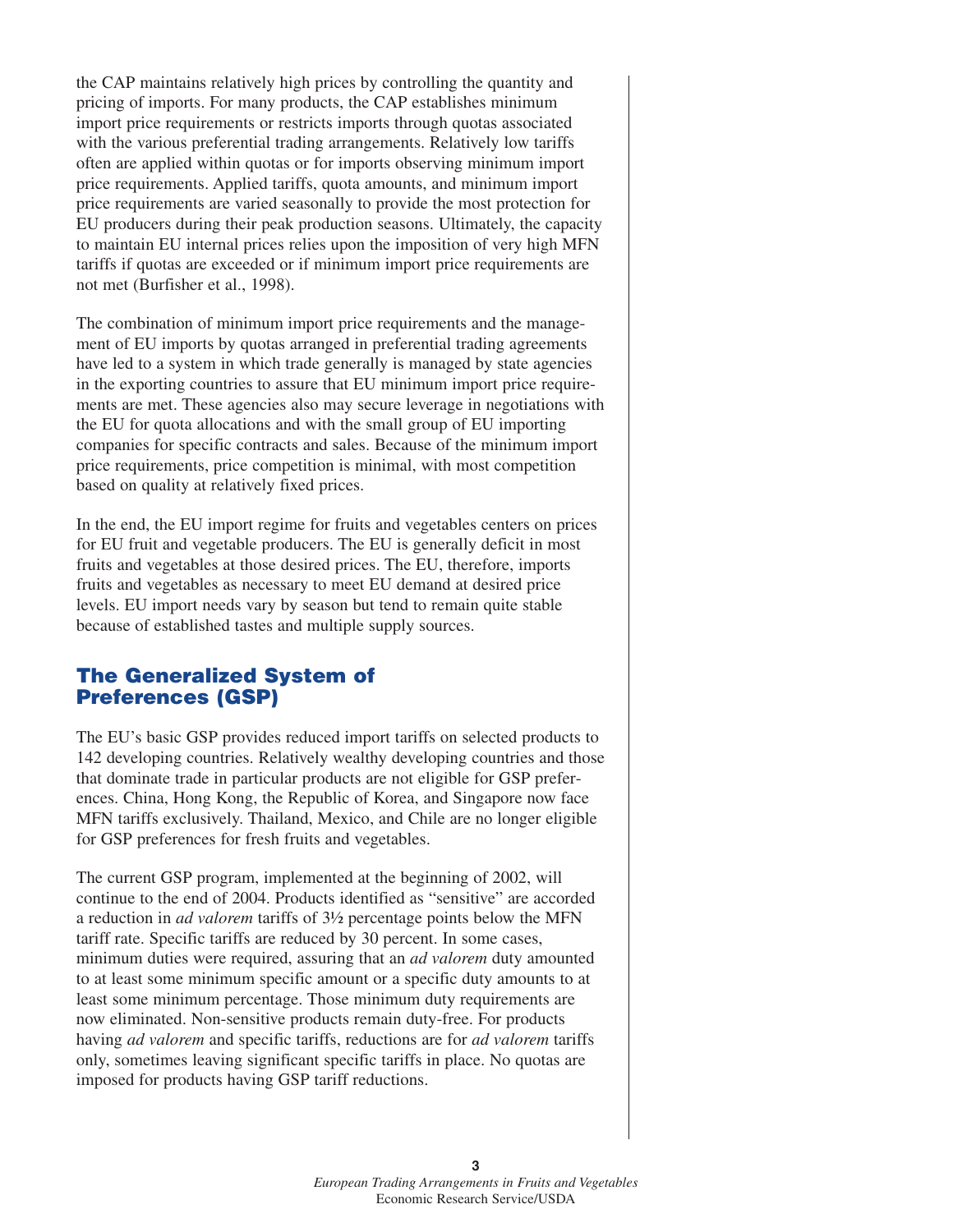Many important fruits and vegetables and processed products are identified as sensitive rather than non-sensitive. Among vegetables, these products include onions, cauliflower, cabbage, celery, carrots, cucumbers, peas, artichokes, mushrooms, new potatoes, asparagus, eggplant, sweet peppers, celery, spinach, and peas. Among fruits, the sensitive products include apples, pears, grapes, melons, and strawberries. Among nuts, sensitive products include almonds, hazelnuts, and chestnuts. Tomatoes, cucumbers, bananas, and pecans are not covered by the GSP and receive no preferences.

## **African, Caribbean, and Pacific (ACP) Countries**

The Cotonou Agreement of 2000, successor to the Lomé conventions, continues the provision of preferences to 77 former African, Caribbean, and Pacific (ACP) colonies. Since provisions of the Cotonou agreement are essentially identical to those of the previous Lomé convention, no change in trade is anticipated because most trade is operated under quotas. The ACP arrangement, although non-reciprocal, is not based on GSP provisions but is operated under a special WTO waiver.

Tariff reductions provided the ACP countries outside of quotas by the EU are generally larger than those provided by the EU's GSP. ACP tariff reductions are provided for many products not covered by the GSP, including many vegetables and some fruits. Some ACP tariff reductions are considerably larger than those provided by the EU's basic GSP, but they generally are provided only within quotas. Minimum import price requirements also must be observed. As with the basic GSP, ACP reductions generally are for *ad valorem* tariffs only, often leaving specific tariffs in effect.

Historically, a special protocol provided for EU imports of bananas from ACP countries. That arrangement was contested in the WTO. The EU's banana import regime favored EU banana distributors over distributors from other countries and former ACP colonies over other developing countries. The WTO dispute panel found the banana import quotas for former colonies to be discriminatory and inconsistent with WTO rules. Following the WTO panel finding, the EU requested a waiver and received approval by the necessary three-fourths of WTO members to operate the ACP arrangements (including a revised banana regime) for an interim period. During this period, the EU implemented a tariff-only system for banana imports and renegotiated EU trading arrangements with ACP countries. The EU intends to negotiate new reciprocal FTAs with the ACP countries by 2008 to comply with WTO rules.

# **The Least Developed Countries (LDC)**

The GSP always has provided the LDCs with larger tariff reductions on a larger set of products than other developing countries. Since March 2001, the EU's "Everything But Arms" (EBA) policy provides 42 of the 49 LDCs access to EU markets without duties or quotas for all primary and processed fruits and vegetables with the exception of bananas. The tariff reductions for bananas will be phased in by 2006.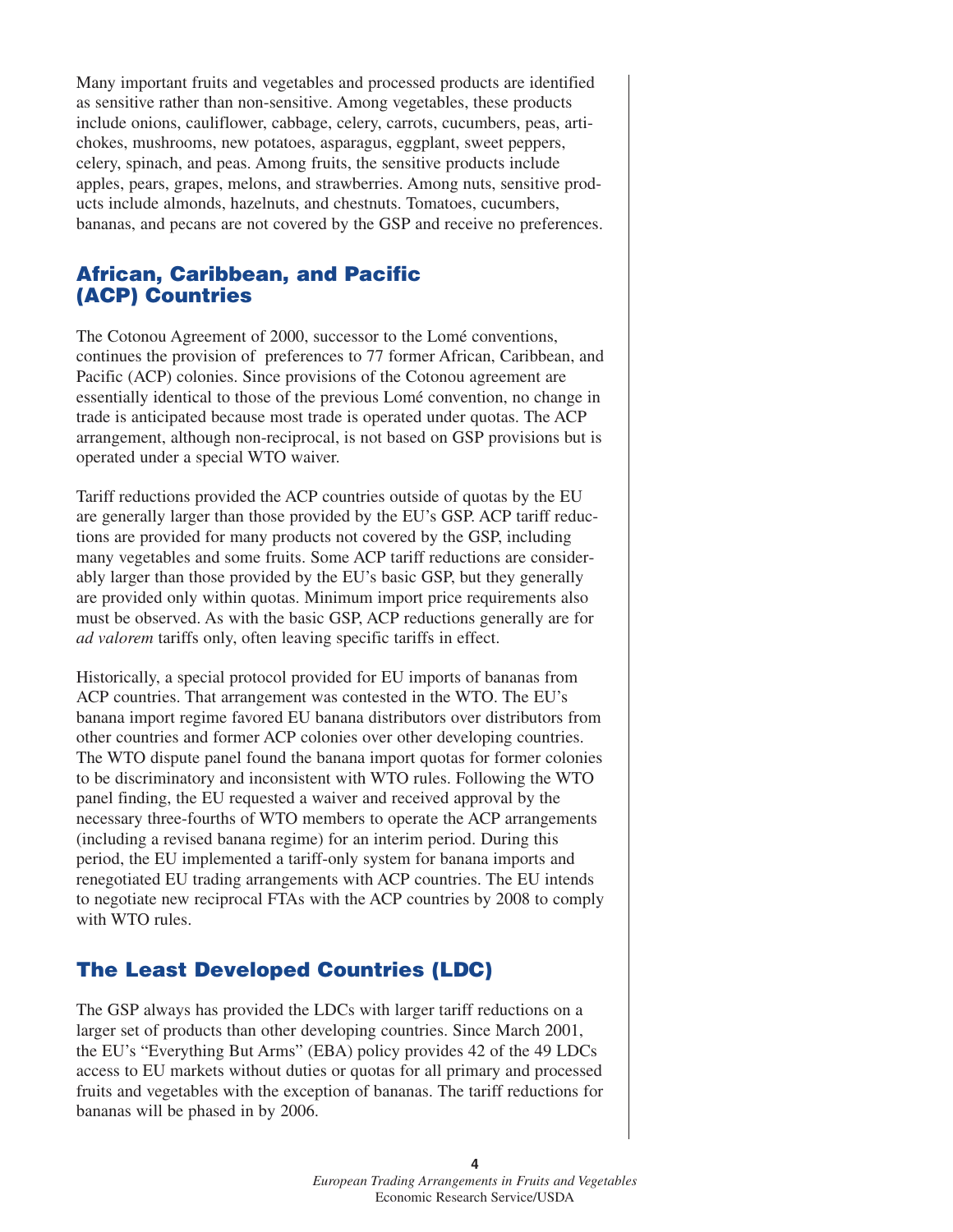The EBA is a major departure in EU agricultural trading relationships because it eliminates the mechanisms by which the CAP manages sensitive imports, preventing low-priced imports from undermining internal EU prices. Preliminary analyses by the EU Commission have indicated that the export potential of the LDCs is not adequate to affect CAP markets for fruits and vegetables except for bananas (Commission of the EU, 2001).

LDC exports of sensitive fruits and vegetables to the EU have been negligible. As a group, the LDCs are surplus producers only of grapes and tree nuts. They are marginally less than self-sufficient in fruits and vegetables. However, individual LDCs do export to the EU, indicating some have the infrastructure to support exports of some fruits and vegetables beyond bananas.

The greatest danger to EU producers may result from EBA provisions that allow the LDCs to import agricultural products for domestic consumption at world prices and export their own production to obtain higher EU prices. The LDCs do have appreciable production capacity for citrus fruit and pineapples, and even tomatoes. Other provisions could allow LDCs to include some raw products from non-LDCs in processed products legally exported to the EU duty free. The attraction of high EU prices could induce foreign investment in the productive capacity of the LDCs. Such investments, however, require time and training; thus, the potential effects will likely not be felt for a few years. In fact, for the EBA countries, fruit and vegetable exports declined slightly during the 2001-03 period (\$101 million) when EU tariffs and quotas were abolished compared with the 1998-2000 period (\$109 million) when they were still in effect.

Particularly difficult for LDCs will be the EU's traceability rules that will force exporters to trace their product back to the plot and the seed it came from. The same logic applies to the 77 Cotonou countries, some of which are also EBA countries, in that they will face the same stricter EU food rules on January 1, 2005. However, many of these countries have made some investments with assistance from the EU to meet current EU standards. It remains to be seen whether sufficient investments will be forthcoming because of the added costs that the new rules imply for these exporters.

#### **Euro-Mediterranean Agreements (EMA)**

The EMAs are bilateral FTAs between the EU and the Palestine Liberation Organization (PLO) (1997), Tunisia (1998), and Israel and Morocco (2000). Negotiated agreements with Jordan and Egypt await implementation. Unlike the GSP and ACP arrangements, the EMA provide for reciprocal concessions, including free trade in nonagricultural products within 12 years. The EMAs replace nonreciprocal agreements dating from the 1970s, some of which remain in force for Algeria, Lebanon, and Syria pending EMA negotiations. The EU envisions a Euro-Mediterranean free-trade area by 2010.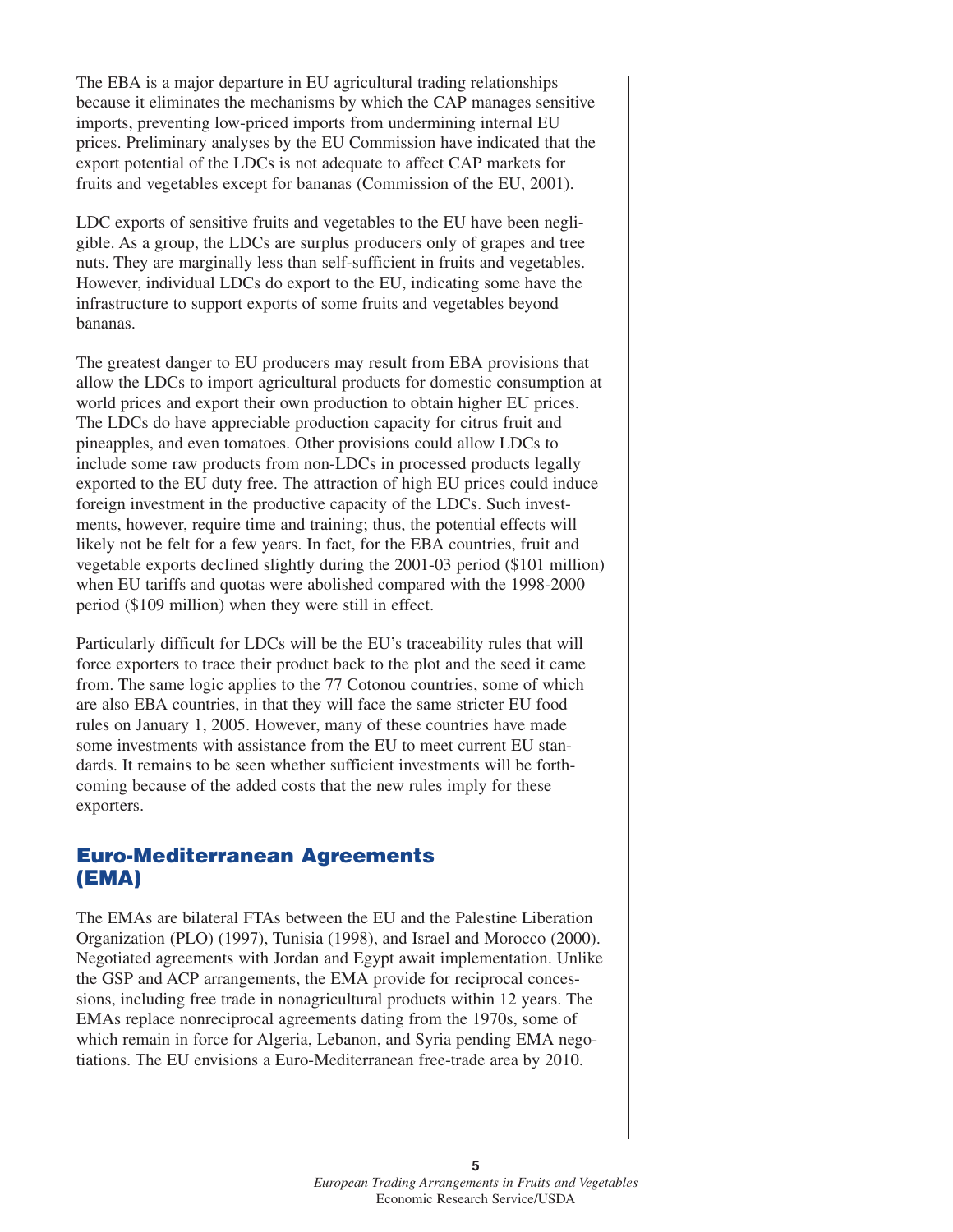EMA preferences for fruit and vegetable exports to the EU are limited largely to historical trade volumes. Much of that trade is administered through quotas. Seasonal restrictions and minimum import price requirements also apply. The EMA countries are important suppliers of citrus fruit and vegetables, particularly in the early and late seasons.

## **Europe Agreements (EA) and Neighboring Countries**

The EAs are FTAs that the EU negotiated in 1994 with Eastern European and former Soviet Union members: Hungary, Poland, the Czech Republic, the Slovakia, Bulgaria, Romania, Estonia, Latvia, Lithuania, and Slovenia. The goal is to provide reciprocal free trade in industrial goods within 10 years. Associated "double zero" agreements eliminated export subsidies in bilateral trade and provided for duty-free EU imports of some sensitive agricultural products within quotas whereas trade is now unhindered for the new member states<sup>1</sup> (Bulgaria and Romania remain candidate countries for 2007) of the EU if standards and regulations are met. Non-EU members Bulgaria and Romania continue to observe the conditions of the agreement. Similar agreements provide some agricultural preferences to nonmember countries in southeast Europe. Because climatic and other conditions in these countries are similar to those in the EU, production is largely of the same products and EU imports of those products are carefully controlled.

The EU also has arrangements with several neighboring countries not likely to become members of the EU in the near future, including Iceland, Norway, Liechtenstein, Switzerland, Turkey, and Andorra. These arrangements extend the EU internal market throughout Western Europe for industrial products. Agriculture is, however, largely excluded from these agreements, except for some processed products.

# **Most-Favored-Nation (MFN)**

A contradiction in terms, MFN treatment is, in reality, the least favored treatment given EU imports. MFN treatment applies to all imports from the United States, Canada, Japan, South Korea, China, Taiwan, Hong Kong, Singapore, Australia, and New Zealand, and for imports of fresh fruits and vegetables from Mexico, Chile, and Thailand. All other countries have trade agreements with the EU that provide more preferred treatment than MFN for some agricultural products.

# **The Significance of Preferences**

The overall value of EU trading preferences is difficult to assess because preferences vary greatly among products and among preferred trading partners. Preferences also vary by season for fruits and vegetables. Concessions may include reduced tariffs, reduced minimum import prices, or less seasonally restrictive conditions. While the preferences provided by the GSP, LDC, and ACP arrangements differ substantially, every country within each arrangement receives the same preferences. The numerous countries view

<sup>1</sup>The new member states are Poland, Hungary, the Czech Republic, Slovakia, Slovenia, Estonia, Latvia, Lithuania, Cyprus, and Malta.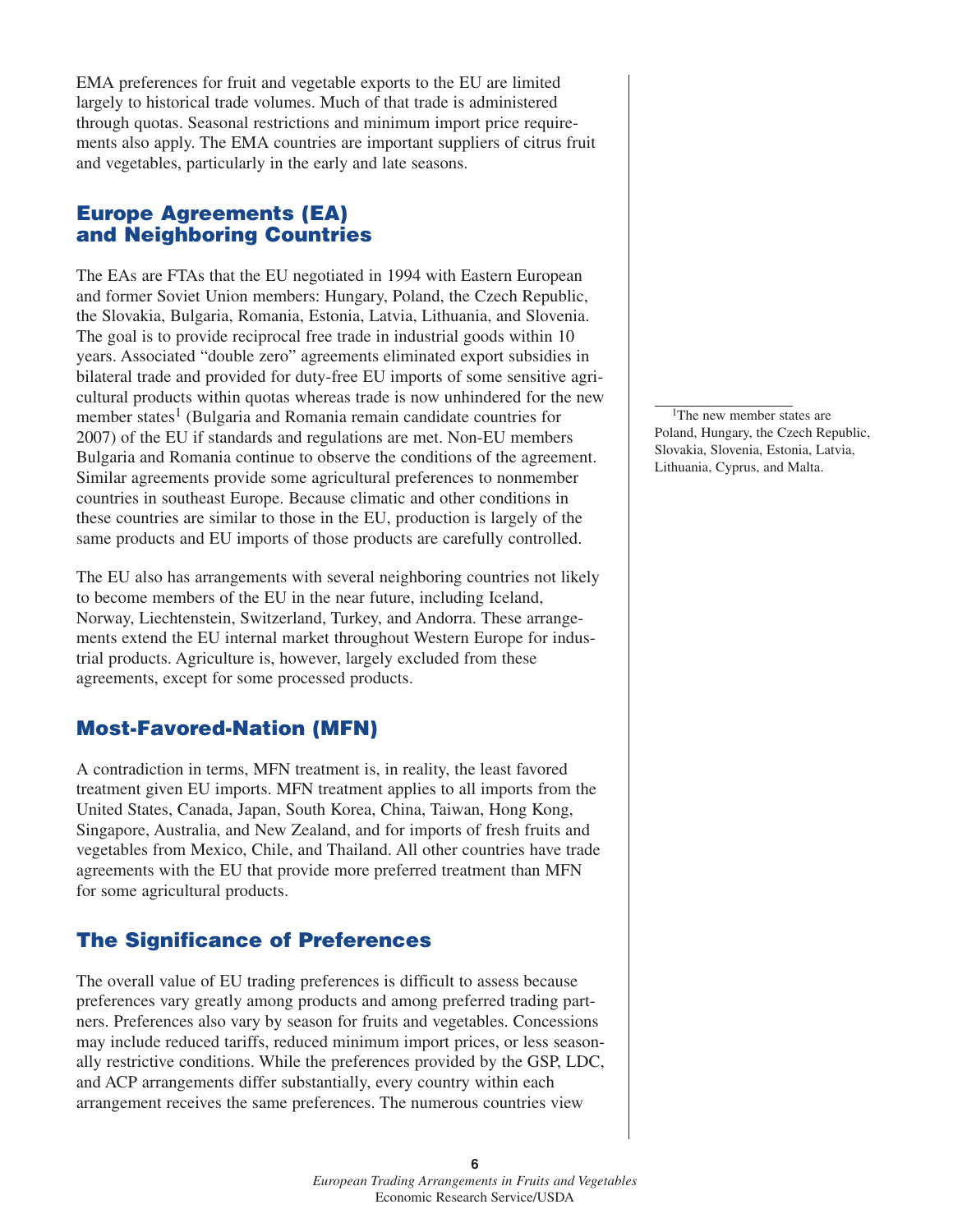the benefits differently, however, because their export potential varies. Among the FTAs, product coverage and other provisions vary significantly.

EU preferential agreements commonly provide a tariff rate lower than the MFN rate on imports outside of quotas, although much lower tariffs often are applied within quotas. The WTO Secretariat has provided an assessment of the simple average tariffs applied outside of quotas on the assumption that every country uses the lowest tariff for which it is eligible (fig. 1). Of course, the zero tariffs accorded the LDCs are now the most beneficial. Outside of quotas, the concessions for the ACP also are significant, particularly for processed products. Out-of-quota tariff concessions in FTAs are quite limited, while somewhat greater concessions are accorded through the GSP (WTO, 2000).

Although quotas limit the benefit of the larger tariff reductions associated with them, they also provide what may be the most important benefit to the EU's preferred trading partners—some assured access to the world's largest market. Preferential reductions in minimum import price requirements also provide a competitive advantage to the preferred trading partner. However, the EU's minimum import prices effectively limit the quantity of EU imports from all sources because excessive imports would lower the internal EU price below the minimum price, making imports at the minimum price noncompetitive.

Minimum import price requirements are the EU's most fundamental policy mechanism because they assure that imports cannot suppress EU prices below the price objectives. Import quotas also increase internal EU prices by restricting import quantities. The real role of quotas, generally associated with preferential agreements, is to control the source of imports in addition



#### Figure 1 **Simple average applied EU tariffs outside of quotas**

Source: Secretariat of the World Trade Organization.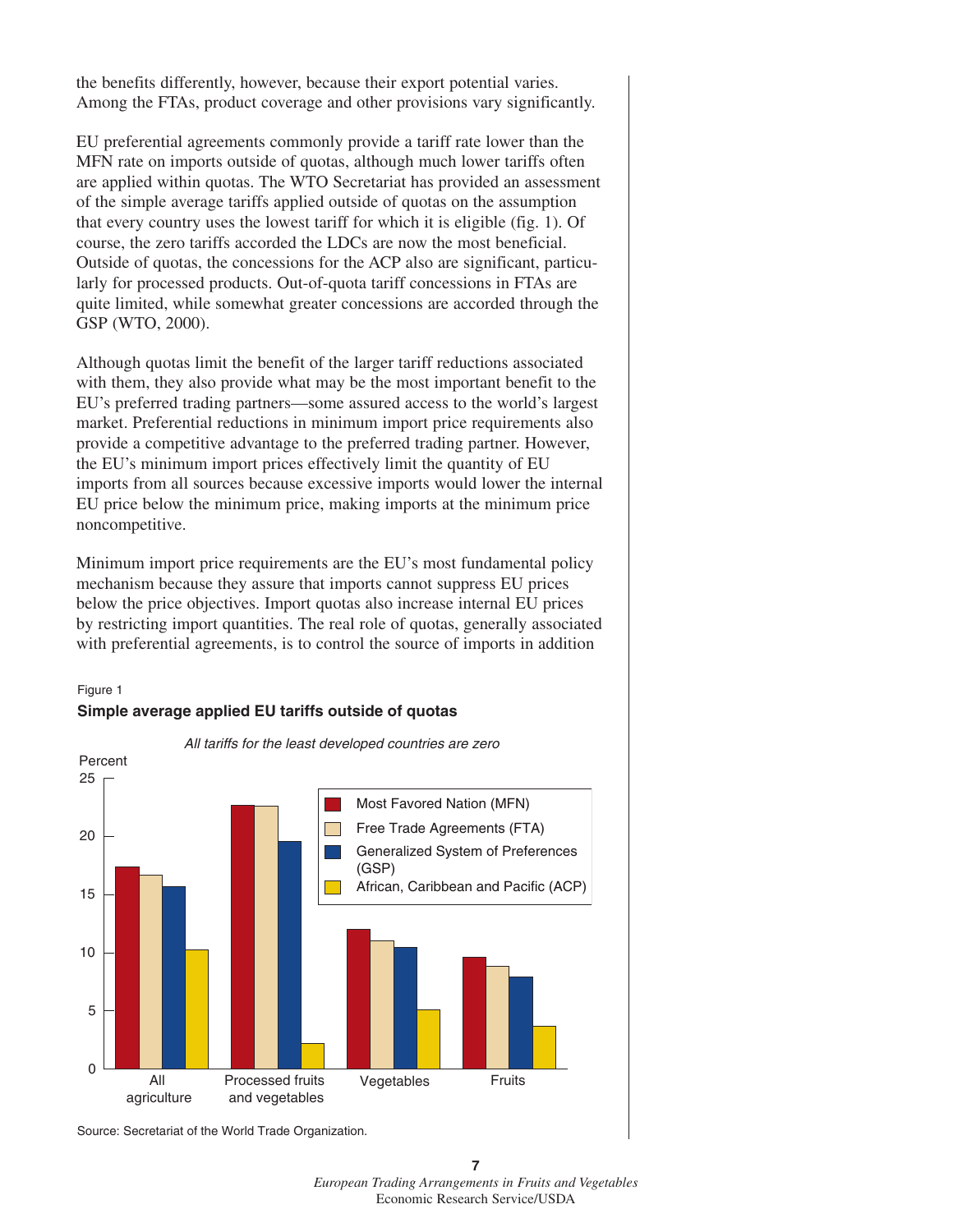to the quantity and pricing of imports. The EU commonly allows quotas to be overfilled if EU market conditions permit. Allocation of rights to provide EU imports involves political issues beyond agriculture.

A comprehensive analysis of the EU's preferences in the fruit and vegetable trade is virtually impossible because of the great number of commodities involved, the variety of tariffs, the imposition of seasons, the overlapping of agreements and international obligations in GSP, MFN, preferential treatment, and the political nature of granting import rights. Even countries granted trade preferences are not assured of capturing the full value of the preference because the EU allocates import licenses only to EU companies, leaving the exporting countries to compete for EU import contracts. In the process, exporters may give up some part of the value of the preference to importers in order to obtain the contract. In practice, the trade is highly institutionalized with a few EU importers dealing with state export agencies.

#### **The Effect of Preferential Agreements on Trade Patterns**

Over 70 percent of EU imports of fresh and processed fruits and vegetables originate in countries having preferential trading arrangements with the EU, although all of that trade does not benefit from preferences, particularly under the GSP. The countries having the most preferred trading arrangements with the EU have not dominated EU fruit and vegetable imports as much as would be expected given their trade advantage (fig. 2). The LDCs provided only 1 percent of imports during 1998-2000, when LDC preferences were somewhat less substantial than those provided the ACP countries. Duty and quota-free access for the LDCs began only in March 2001





#### **8** *European Trading Arrangements in Fruits and Vegetables* Economic Research Service/USDA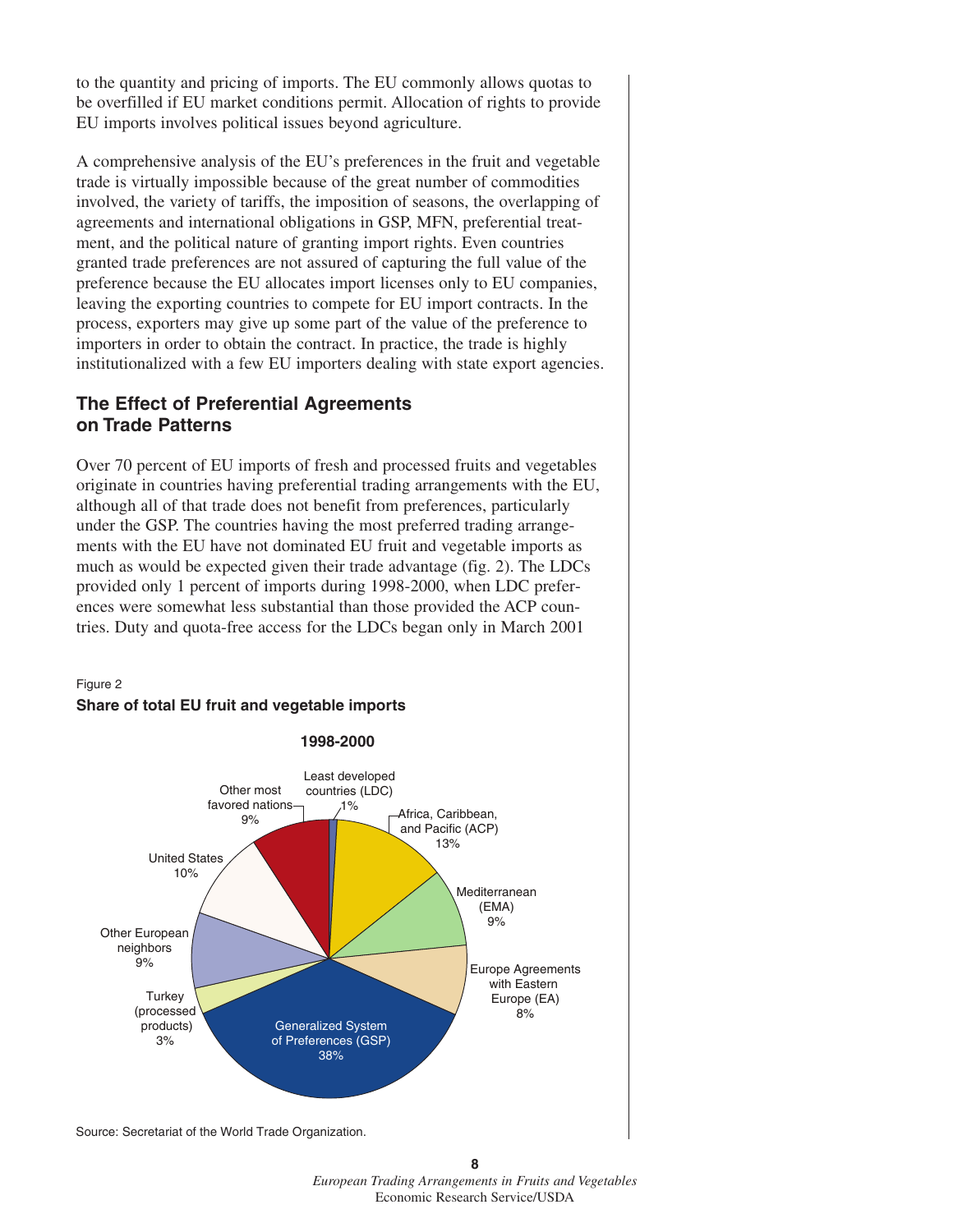for the EBA countries and, as previously noted, exports to the EU had not increased through 2003. The concessions provided the ACP, Mediterranean, and Eastern European countries are important in fruits and vegetables, but they are limited by quotas and accounted for 30 percent of total EU fruit and vegetable imports. While this is a significant amount, preferential agreements clearly do not allocate all EU fruit and vegetable imports to preferred exporting partners.

While the EU has preferential arrangements with all countries geographically close to it, the countries in Eastern Europe and the former Soviet Union not acceding to the EU in 2004 grow products also produced within the EU, and the CAP carefully restricts trade in those products through quotas, tariffs, and other restrictions. Turkey is an important exception because it is Mediterranean and the EU production of Mediterranean fruits and vegetables is inadequate to meet EU demand. Turkey has a special arrangement with the EU because it has applied to become an EU member and because it has a comparative advantage in the production of hazelnuts and sultanas, which are in great demand in the EU. Turkey has duty-free access to the EU for processed products, yet almost two-thirds of EU imports from Turkey are fresh products dominated by hazelnuts, sultanas, and grapes.

Almost 20 percent of EU imports are accounted for by the MFN countries, including the United States, which have no preferences. Furthermore, 38 percent of EU imports originate in the GSP countries, for whom preferences are relatively minor. The most important explanation for large EU imports from countries with limited or no preferences is that EU fruit and vegetable imports are dominated by products the EU cannot produce, particularly tropical products and counter-seasonal production from Southern Hemisphere countries. Large supplies of those products can be obtained only from dominant world producers, who may have limited or no preferential arrangements. In some cases, EU imports from countries with no preferences produce a product unavailable in the EU or any other market in the quantity and quality the EU consumer requires, such as U.S. almonds from California.

Bananas alone account for almost 14 percent of all EU imports of fresh and processed fruits and vegetables. The countries of Central and South America, which have only GSP preferences, account for 75 percent of that trade. Fruit juices account for another 11 percent of EU fruit imports with half of that coming from Brazil and another 10 percent from the United States. Fresh and dried nuts account for over 9 percent of EU fruit imports, and almost half are supplied by the United States and over a third by Turkey, both without preferences, while Iran provides another 10 percent with GSP preferences. These trade flows with limited or no preferences are the consequence of inadequate alternative supplies or available quality.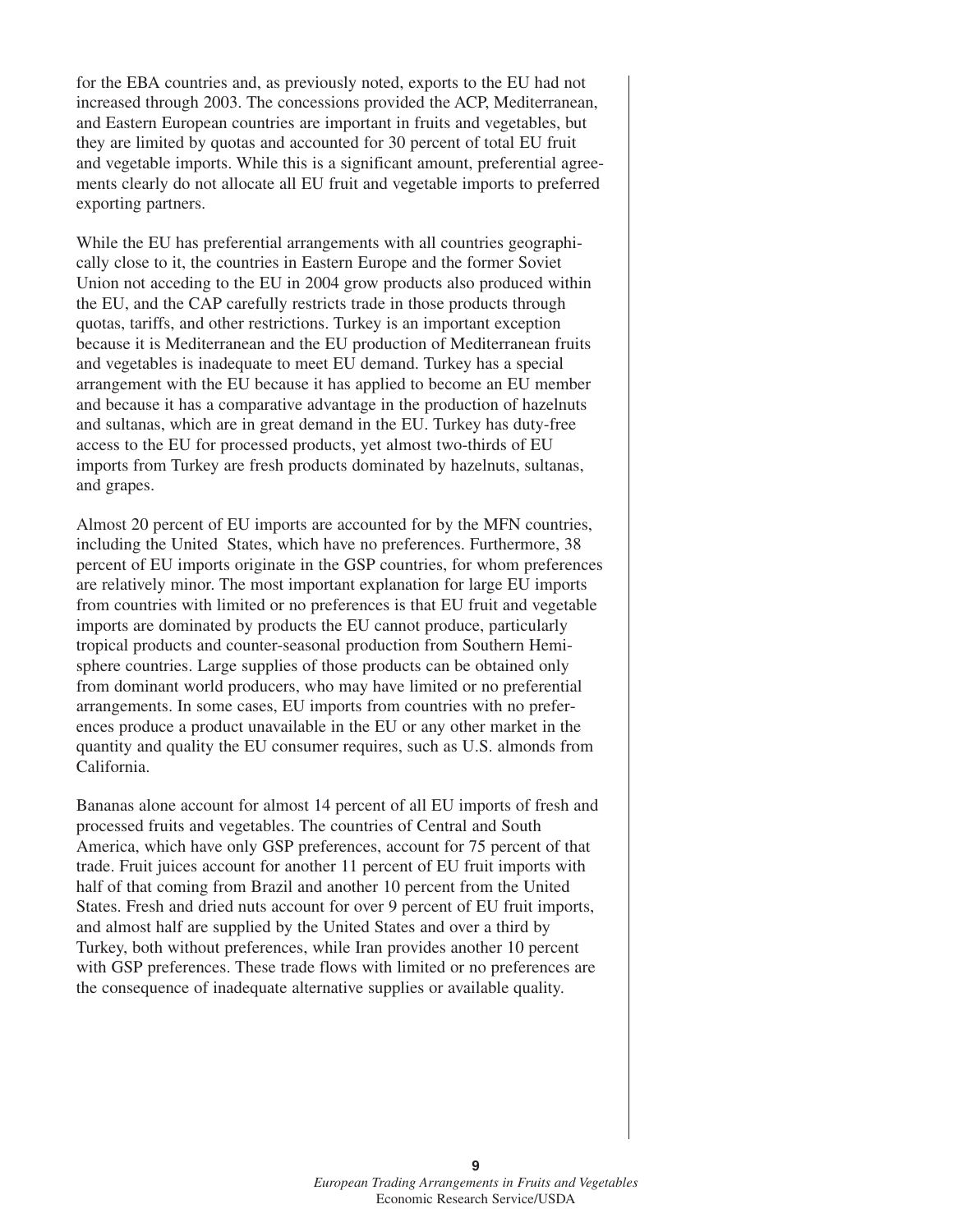# **Conclusions**

Ultimately, EU preferential trading arrangements have not expanded trade in fruits and vegetables. The basic objective of EU agricultural policy—the maintenance of targeted domestic price levels—determines the level of imports consistent with policy objectives. EU domestic price targets for fruits and vegetables have been largely unaffected by design through EU preferential agreements. Preferential agreements are extensions of the CAP, allowing the EU to manage the sources of imports and adjust import levels, depending on market needs and policy objectives.

For products produced within the EU and prices in EU markets above world prices, imports are carefully managed with quotas and minimum import price requirements that are enforced by the potential application of high MFN tariffs. Low-priced imports are not allowed to undermine internal EU prices. Nevertheless, the EU remains the world's largest importer of fruits and vegetables because of limited production potential for many products and strong demand from EU consumers due to high incomes, an aging population that prefers a healthy diet, and a historical preference for highquality fruits and vegetables.

If EU preferential agreements do not generate trade, then what value are they to the preferred partners? EU preferential trading agreements do divert trade, and the preferred partners are the beneficiaries, gaining some assured access to the large EU market. Preferred traders also may capture some part of the value of reduced tariffs. MFN trading partners, including the United States, find their fruit and vegetable exports disadvantaged in EU markets because they face higher tariffs than countries with preferential trading agreements with the EU. Nevertheless, the United States is still able to export significant quantities of high-quality fruits to the EU because of the reliability of its supply of high-quality products such as almonds, dried plums, and raisins.

Preferential arrangements provide the EU with expanded control over the sources of its imports. The EU also achieves some limited preferences for its fruit and vegetable exports to countries with which it has FTAs. The EU has achieved larger advantages for its exports of other agricultural products. The EU plans to renegotiate arrangements with the ACP and Mediterranean countries and adopt FTAs with reciprocal advantages for EU exports by 2007.